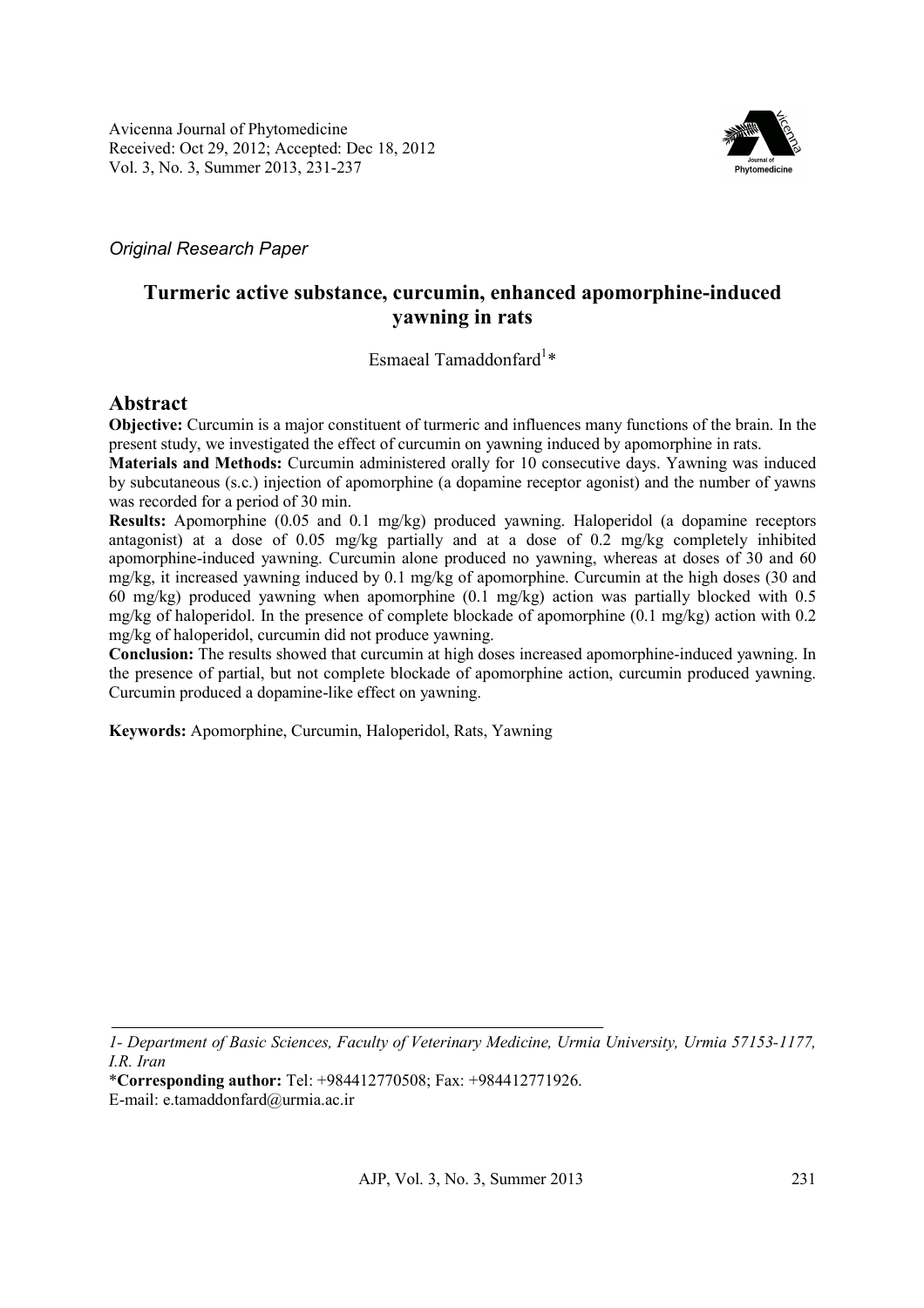# **Introduction**

Yawning is a common stereotype behavior that occurs in most vertebrates and humans (Baenninger and Greco, 1991). In mammals, it consists of an involuntary sequence of mouth opening, deep inspiration, brief apnea, and slow expiration (Baenninger, 1997). Yawning is under a coordinated control of several neurotransmitters and neuropeptides such as histamine, acetylcholine, excitatory amino acids, γaminobutyric acid (GABA), oxytocin, and opioid peptides in the central nervous system (Tamaddonfard et al., 2008a; Collins and Equibar, 2010). Several lines of pharmacological evidence suggest that dopamine is involved in the yawning expression (Melis et al., 1987; Zarrindast and Jamshidzadeh, 1992; Collins et al., 2005; Li et al., 2010).

Curcumin is the active ingredient in the traditional herbal remedy and dietary spice turmeric and has a surprisingly wide range of beneficial properties, including antiinflammatory, analgesic, antiepileptic, antioxidant, chemopreventive, and chemotherapeutic activities (Hatcher et al., 2008; Tamaddonfard et al., 2009, 2010, 2012). Curcumin influences brain neurotransmission, function, and behavior (Kulkarni et al., 2008; Wang et al., 2008; Bhutani et al., 2009). Some evidences suggest protective roles for curcumin in brain pathology. Oral administration of curcumin has resulted in the inhibition of amyloid β deposition and oligomerization, and tau phosphorylation in the brains of Alzheimer disease animal models, and improvements in behavioral impairment in animal models (Hamaguchi et al., 2010). In intracerebral hemorrhage model in mice, curcumin prompted hematoma resolution and limited neurological injury (King et al., 2011).

In the present study, we investigated the effects of oral administrations of curcumin on yawning induced by apomorphine. In the

presence of partial and complete blockades of apomorphine action with low and high doses of haloperidol, the effects of curcumin on yawning were also investigated.

### **Materials and Methods Animals**

Healthy adult male Wistar rats, weighing 240–250 g were used in this study. Rats were provided from rat house of laboratory of physiology of Veterinary Medicine Faculty of Urmia University. Animals were maintained in polyethylene cages with food and water available *ad libitum* in a laboratory with controlled ambient temperature  $(22\pm0.5)$ °C) and under a 12 h light-dark cycle (lights on 07:00 h). Experiments were carried out between 13:00 h and 17:00 h. Eight rats were used in each experiment. The experimental protocol was approved by the Veterinary Ethics Committee of the Faculty of Veterinary Medicine of Urmia University and was performed in accordance with the National Institutes of Health Guide for Care and Use of Laboratory Animals.

## **Drugs and Chemicals**

Curcumin, apomorphine, and haloperidol were purchased from Sigma–Aldrich Co., St Louis, MO, USA. Apomorphine and haloperidol were dissolved in sterile normal saline. A suspension of curcumin was provided in sterile normal saline.

## **Treatment groups**

The rats were divided into the following groups: normal saline, apomorphine, haloperidol, haloperidol plus apomorphine, curcumin, curcumin plus apomorphine, and curcumin plus haloperidol plus apomorphine groups. Apomorphine at doses of 0.05 and 0.1 mg/kg, haloperidol at doses of 0.05 and 0.2 mg/kg alone and prior to apomorphine (0.1 mg/kg) were (s.c.) injected. Curcumin at doses of 3.75, 6.5, 15, 30, and 60 mg/kg were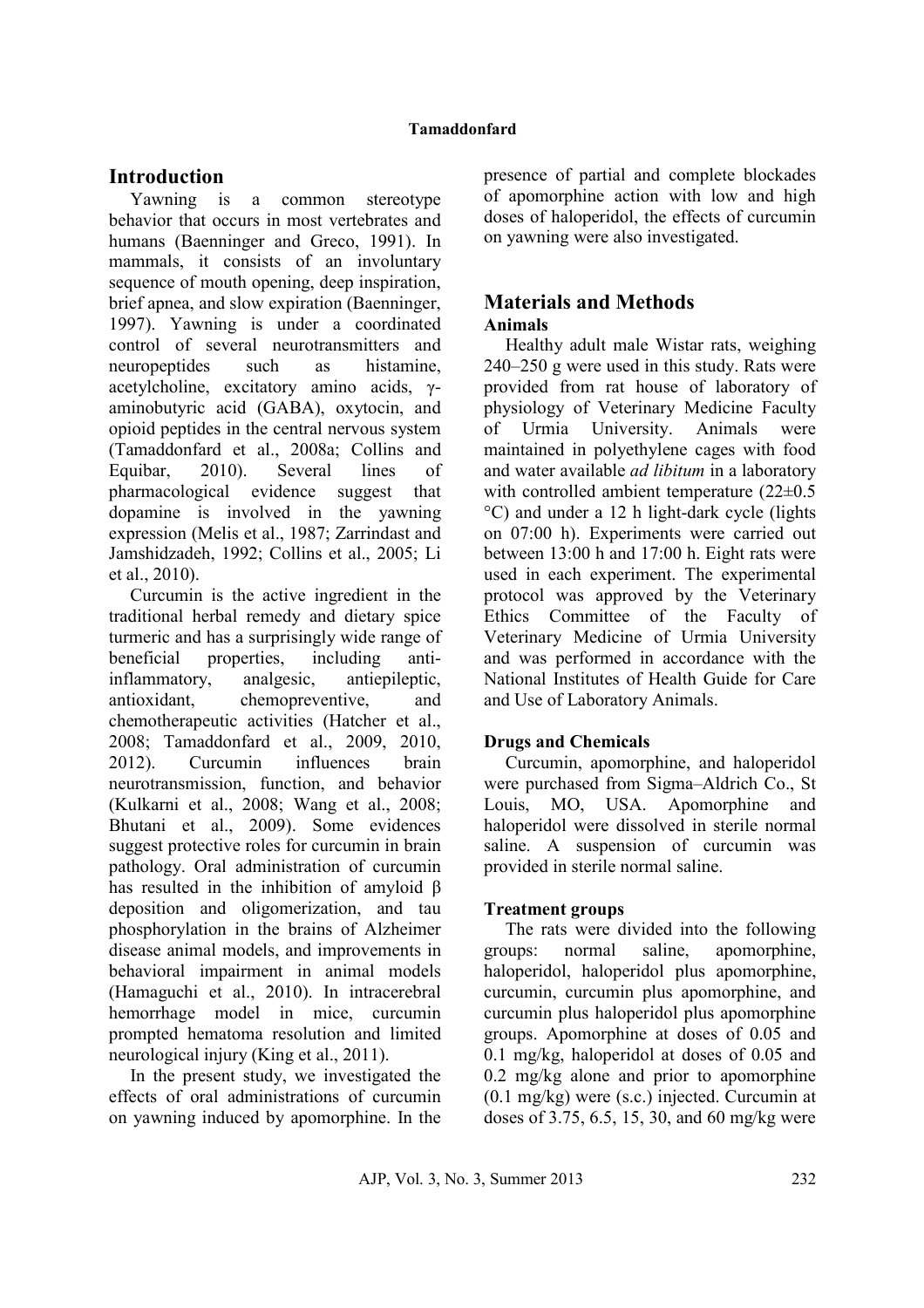orally administered for 10 consecutive days. All doses of curcumin were examined with apomorphine (0.1 mg/kg).

The effects of curcumin on yawning were evaluated with partial (0.05 mg/kg haloperidol plus 0.1 mg/kg of apomorphine) and complete (0.2 mg/kg haloperidol plus 0.1 mg/kg of apomorphine) blockades of dopaminergic system.

Curcumin suspension in normal saline was freshly prepared and administered orally. Yawning recording was began 20 and 10 min after (s.c.) injections of haloperidol and apomorphine, respectively, and 1 h after last oral administration of curcumin. In the present study, doses of used drugs were selected on the basis of literature, that is, 3.125-25 mg/kg for long (15 days) use of curcumin (Tamaddonfard et al., 2010), 0.001-0.32 mg/kg for apomorphine (Collins et al., 2005, 2007), and 0.01-0.1 mg/kg for haloperidol (Collins et al., 2005, 2007).

#### **Induction of yawning**

Yawning behavior was defined as a prolonged (more than 1 s) wide opening of the mouth followed by a rapid closure (Collins et al., 2005, 2007; Tamaddonfard et al., 2008a). On the day of testing, rats were placed in plexiglass chambers (30**×**25**×**25 cm) and allowed to adapt to the chamber for a period of 30 min. Blinded observers recorded the number of yawns after application of drugs.

#### **Statistical analyses**

Data were analyzed by one-way analysis of variance (ANOVA) and Duncan's test. All the values are expressed as the mean±SEM. Statistical significance was set at  $p<0.05$ .

### **Results**

Figure 1 shows the number of yawns induced by injections of apomorphine, haloperidol, and haloperidol plus apomorphine. The number of yawns produced by (s.c.) injection of apomorphine (0.1 mg/kg) showed significant differences with those obtained from  $(s.c.)$  injection of apomorphine 0.05 mg/kg and normal saline. A significant difference was observed between apomorphine 0.05 mg/kg and normal saline  $(p<0.05)$ . No significant differences were observed between normal saline and 0.05 and 0.2 mg/kg of haloperidol. The inhibitory effect of haloperidol (0.2 mg/kg) was significantly more potent than that obtained from haloperidol (0.5 mg/kg) on apomorphine (0.1 mg/kg)-induced yawning  $(p<0.05)$ .



Figure 1. The number of yawns produced by apomorphine and haloperidole and the effect of haloperidol on apomorphine-induced yawning. All values are expressed as mean $\pm$ SEM (n=8). \*p<0.05 in comparison with normal saline,  $\frac{1}{2}p<0.05$  in comparison with apomorphine  $(0.05 \text{ mg/kg})$ ,  $\frac{1}{7}$ p<0.05 in comparison with apomorphine (0.1 mg/kg),  $\frac{4}{7}$ p<0.05 in comparison with apomorphine (0.05 and 0.1 mg/kg) and haloperidol  $(0.05 \text{ mg/kg})$  + apomorphine  $(0.1$ mg/kg). NS: normal saline, Apo: apomorphine, Halo: haloperidol, sc: subcutaneous.

Figure 2 shows the number of yawns induced by oral administrations of normal saline and curcumin. Curcumin produced a negligible yawning response that showed no significant difference with normal saline.

Figure 3 shows the effects of oral administrations of curcumin on apomorphine-induced yawning. Oral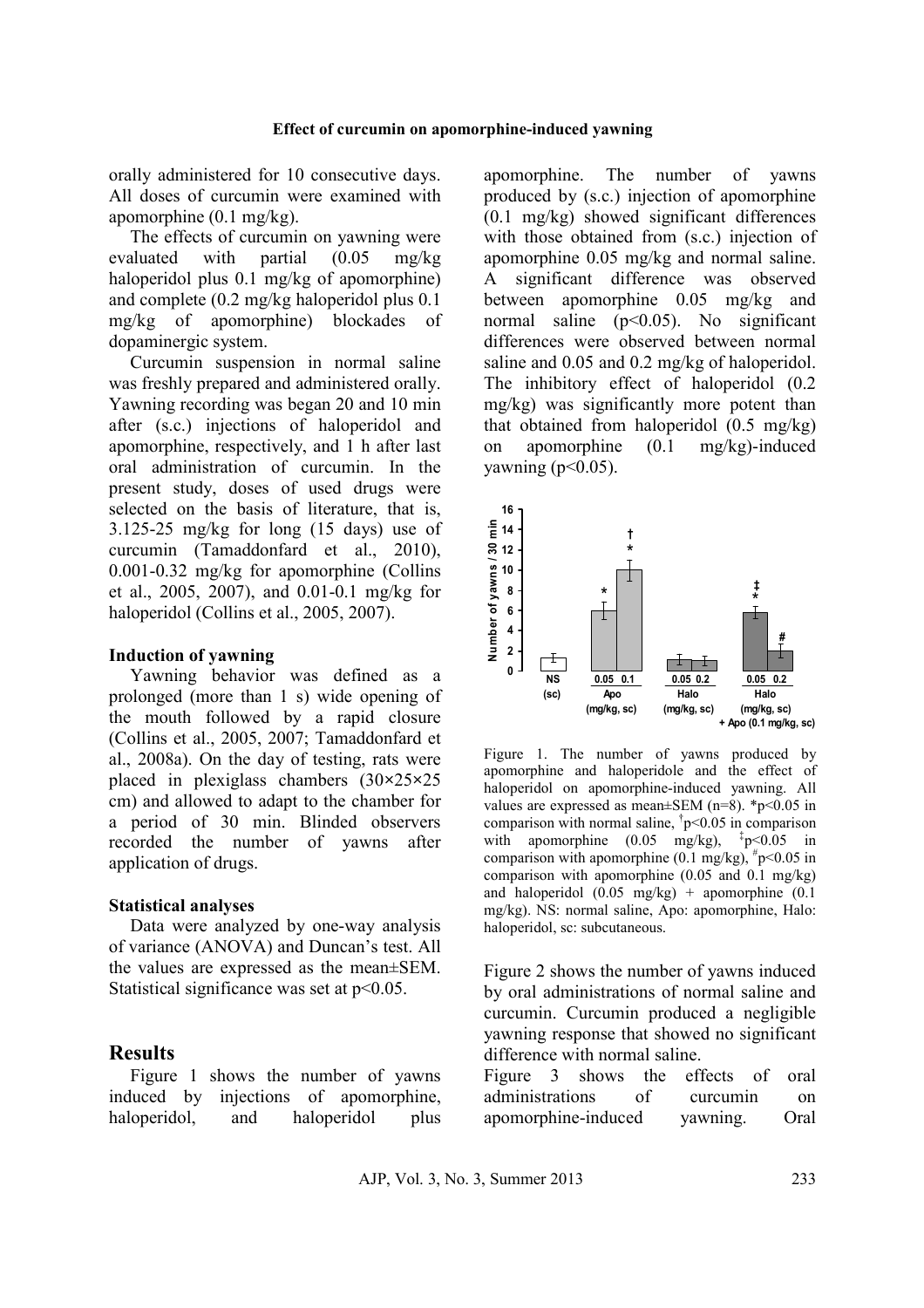#### **Tamaddonfard**

administrations of curcumin at doses of 3.75, 6.5, and 15 mg/kg did not change the number of yawns, whereas at doses of 30 and 60 mg/kg, curcumin significantly increased apomorphine (0.05 mg/kg)-induced yawning  $(p<0.05)$ .



Figure 2. Yawning responses induced by oral administration of normal saline and curcumin. All values are expressed as the mean±SEM (n=8). Apo: apomorphine, Halo: haloperidol, po: oral administration.



Figure 3. Effects of oral administration of curcumin on yawning induced by apomorphine. All values are expressed as the mean $\pm$ SEM (n=8). \*p<0.05 in comparison with apomorphine (0.05 mg/kg). NS: normal saline, Apo: apomorphine, Halo: haloperidol, sc: subcutaneous, po: oral administration.

Figure 4 shows the effects of curcumin on the number of yawns in the presence of partial (Figure 4A) and complete (Figure 4B) blockades of apomorphine action with haloperidol. Oral administration of curcumin at doses of 30 and 60 mg/kg, but not at doses of 3.75, 6.5, and 15 mg/kg, produced yawning in the presence of partial blockade of apomorphine (0.1 mg/kg)-induced yawning with 0.05 mg/kg of haloperidol (p<0.05, Figure 4A). In the presence of complete blockade of apomorphine (0.1 mg/kg)-induced yawning with haloperidol (0.2 mg/kg), oral administrations of curcumin at all used doses did not produce yawning (Figure 4B).



Figure 4. Yawning responses induced by curcumin in the presence of partial (A) and complete (B) blockades of apomorphine action with haloperidol. All values are expressed as the mean $\pm$ SEM (n=8). \*p<0.05 in comparison with haloperidol  $(0.05 \text{ mg/kg})$ apomorphine (0.1 mg/kg). NS: normal saline, Apo: apomorphine, Halo: haloperidol, sc: subcutaneous, po: oral administration.

AJP, Vol. 3, No. 3, Summer 2013 234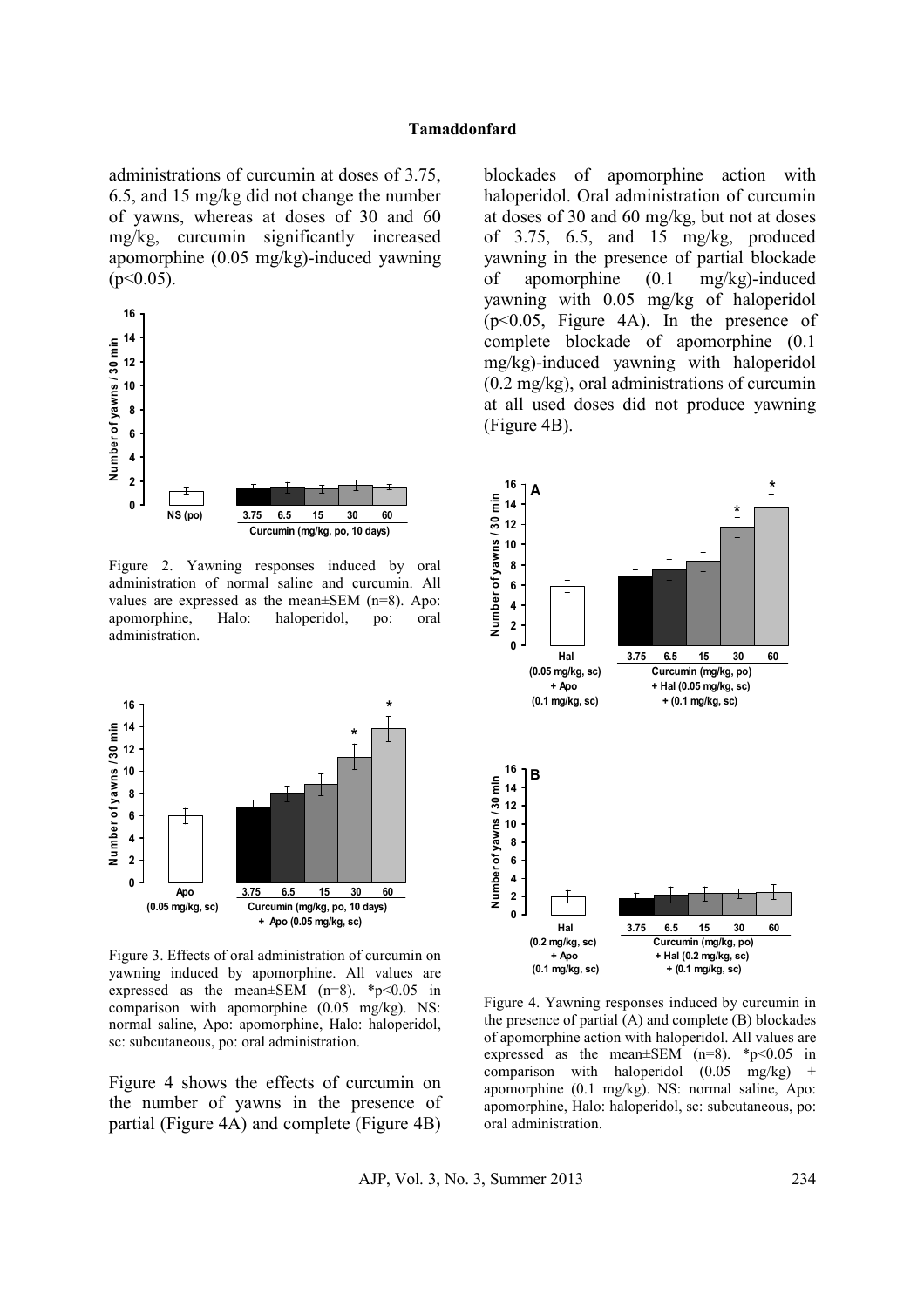### **Effect of curcumin on apomorphine-induced yawning**

# **Discussion**

In the present study, apomorphine produced yawning and haloperidol inhibited apomorphine-induced yawning. This confirms the dopaminergic system involvement in yawning phenomena. The involvement of dopamine in yawning was first suggested by the discovery that dopamine receptor agonists such as apomorphine, bromocriptine, and lisuride were able to induce yawning in rats (Baggio and Ferrari, 1983; Melis et al., 1987; Ushijima et al., 1988). Using dopamine agonists such as apomorphine, bromocriptine, pramipexole, quinelorane, and quinpirol, and dopamine antagonists including L-721 626, U991194, and nafadotride, the involvement of dopaminergic system in yawning was firmly confirmed (Collins et al., 2005, 2007). Haloperidol, a nonselective dopaminergic antagonist with high affinity for all dopamine receptor subtypes (Sokoloff et al., 1992), inhibited PD-128907-, quinelorane-, and apomorphine-induced yawning in rats (Collins et al., 2005, 2007).

In the present study, we used oral administration of a normal saline suspension of curcumin. Curcumin is insoluble in water, but is soluble in ethanol, alkalis, ketone, acetic acid, and chloroform (Araujo and Leon, 2001). Oral administrations of a normal saline suspension of curcumin have been frequently used to survey its biological and pharmacological properties (Tamaddonfard et al., 2008b, 2009; Buadonpri et al., 2009). We observed curcumin responses with high (30 and 60 mg/kg), but not low and medium (3.75, 6.5, and 15 mg/kg) doses. This result is in agreement with other findings in which responses to high doses of curcumin were studied (Tamaddonfard et al., 2008, 2009; Buadonpri et al., 2009). This effect of curcumin may partly be due to its low systemic bioavailability following oral

administration due to efficient first-pass metabolism and some degrees of intestinal metabolism (Sharma et al., 2007). Although curcumin has low systemic bioavailability after oral administration, the achievement of efficacious concentrations in the gastrointestinal tract is sufficient for exerting beneficial effects in animals and humans (Sharmaet al., 2005).

In the present study, curcumin increased apomorphine-induced yawning. In addition, in the presence of partial blockade of apomorphine action with haloperidol, curcumin produced yawning. Moreover, when apomorphine effect was completely blocked with haloperidol, curcumin did not produce yawning. These indicate that curcumin contributes to dopaminergic system in producing yawning. Curcumin exhibits antioxidant, anti-inflammatory, and anticancer properties, crosses the blood-brain barrier and is neuroprotective in neurological disorders such as Parkinson $\Box$  s disease (Mythri and Bharat, 2012). Curcumin potentially affects dopaminergic neuron function and health in the brain. Acute administration of curcumin at high (40 and 80 mg/kg), but not at low  $(10 \text{ and } 20 \text{ mg/kg})$ doses, increased dopamine levels in the brain (Kulkarni et al., 2008).

Curcumin pretreatment mitigated lipopolysaccharide-induced dopaminergic neuron degeneration and curcumin posttreatment showed protective effects (Yang et al., 2008). Long-term (21 days) administration of haloperidol increased vacuous chewing movements and facial jerkings and decreased turnover of dopamine in cortical and subcortical regions of the brain. Chronic pretreatment with curcumin reversed all changes induced by haloperidol (Bishoni et al., 2008). In addition, chronic oral administration of curcuminoids including curcumin, demethoxycurcumin, and bisdemethoxycurcumin prevented striatal dopaminergic neurodegeneration induced by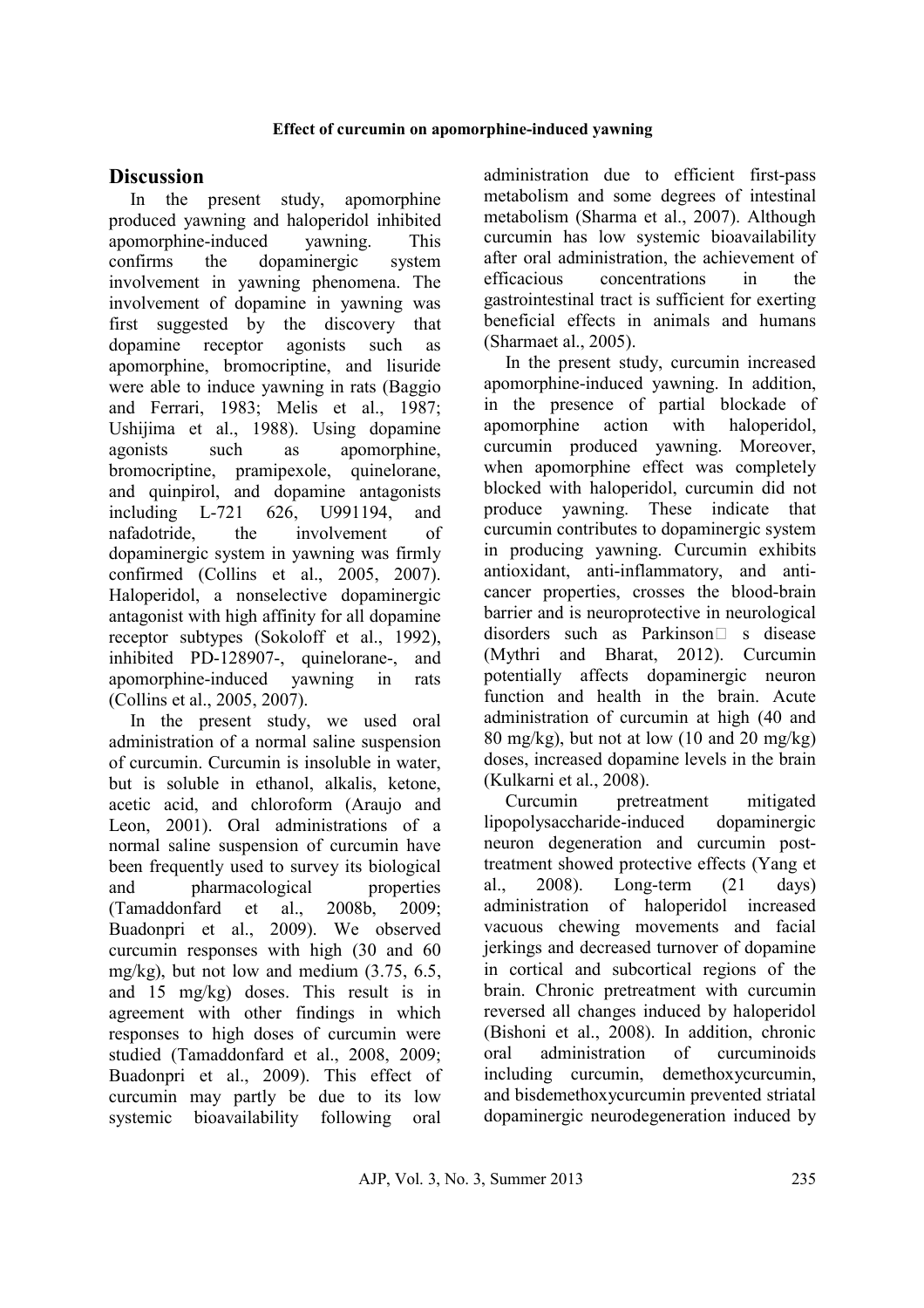6-hydroxydopamine model of Parkinsonism in rats (Agrawal et al., 2012). Curcumin, through its iron-chelating property, produced protective effects on 6-hydroxydopamineinduced degeneration of nigral dopaminergic neurons (Du et al., 2012). Moreover, curcumin supplementation reduced alternation of dopamine  $D_1$  and  $D_2$  receptors in cerebral cortex and cerebellum of diabetic rats (Kumar et al., 2010). It seems that curcumin can affect brain neurotransmitter function through multiple pathways including gene expression, receptor protection, and neurotransmitter level changing.

In conclusion, the results of the present study indicated that apomorphine by activating endogenous dopamine produced yawning, and haloperidol, a dopaminergic antagonist, blocked apomorphine-induced yawning. Curcumin increased the yawning induced by apomorphine. In the presence of partial, but not complete blockade of apomorphine action with haloperidol, curcumin produced yawning. Curcumin, at least, in the present study exerted a dopamine-like activity.

## **Acknowledgment**

This work was supported by Faculty of Veterinary Medicine of Urmia University.

## **Conflict of interest**

The authors declare that there are no conflicts of interest.

# **References**

Agrawal SS, Gullaiya S, Dubey V, Singh V, Kumar A, Nagar A, Tiwari P. 2012. Neurodegenerative shielding by curcumin and its derivatives on brain lesions induced by 6-OHAD model of Parkinson $\square$  s disease in albino wistar rats. Cardiovasc Psychiotry Neurol, (Article in Press).

- Araujo CAC, Leon LL. 2001. Biological activities of *Curcuma longa* L. Mem Inst Oswaldo Cruz, 96: 723-728.
- Baenninger R. 1997. On yawning and its functions. Psychon Bull Rev, 4: 198-207.
- Baenninger R, Greco M. 1991. Some antecedents and consequences of yawning. Psychol Rec, 41: 435-460.
- Baggio G, Ferrari F. 1983. The role of dopaminergic receptors in the behavioral effects of lisuride in male rats. Psychopharmacol, 80: 38-42.
- Bhutani MK, Bishoni M, Kulkarni SK. 2009. Anti-depressant like effect of curcumin and its combination with piperine in unpredictable chrovic stress-induced behavioral, biochemical and neurochemical changes. Pharmacol Biochem Behav, 92: 39- 43.
- Bishoni M, Chopra K, Kulkarni SK. 2008. Protective effect of curcumin, the active principle of turmeric (*Curcuma longa*) in haloperidole-induced orofacial dyskinesia and associated behavioral, biochemical and neurochemical changes in rat brain. Pharmacol Biochem Behav, 88: 511-522.
- Buadonpri W, Wichitnithad W, Rojsitthisak P, Towiwat P. 2009. Synthetic curcumin inhibits carrageenan-induced paw edema in arts. J health Res, 23: 11-16.
- Collins GT, Eguibar JR. 2010. Neuropharmacology of yawning. Front Neurol Neurosci, 28: 90-106.
- Collins GT, Newman AH, Grundt P, Rice KC, Husbands SM, Chauvignac C, Chen J, Wang S, Woods JH. 2007. Yawning and hypothermia in rats: effects of dopamine D3 and D2 agonists and antagonists. Psychopharmacol (Berlin), 193: 159-170.
- Collins GT, Witkin GM, Newman AH, Svensson KA, Grundt P, Cao J, Woods JH. 2005. Dopamine-agonist induced yawning in rats: a dopamine D3 receptor-mediated behavior. J Pharmacol Exp Ther, 314: 310-319.
- Du XX, Xu MH, Jiang H, Song N, Wang J, Xie JX. 2012. Curcumin protects nigral dopaminergic neurons by iron-chelation in the 6-hydroxydopamine rat model of Parkinson□ s disease. Neurosci Bull, 28: 253-258.

AJP, Vol. 3, No. 3, Summer 2013 236